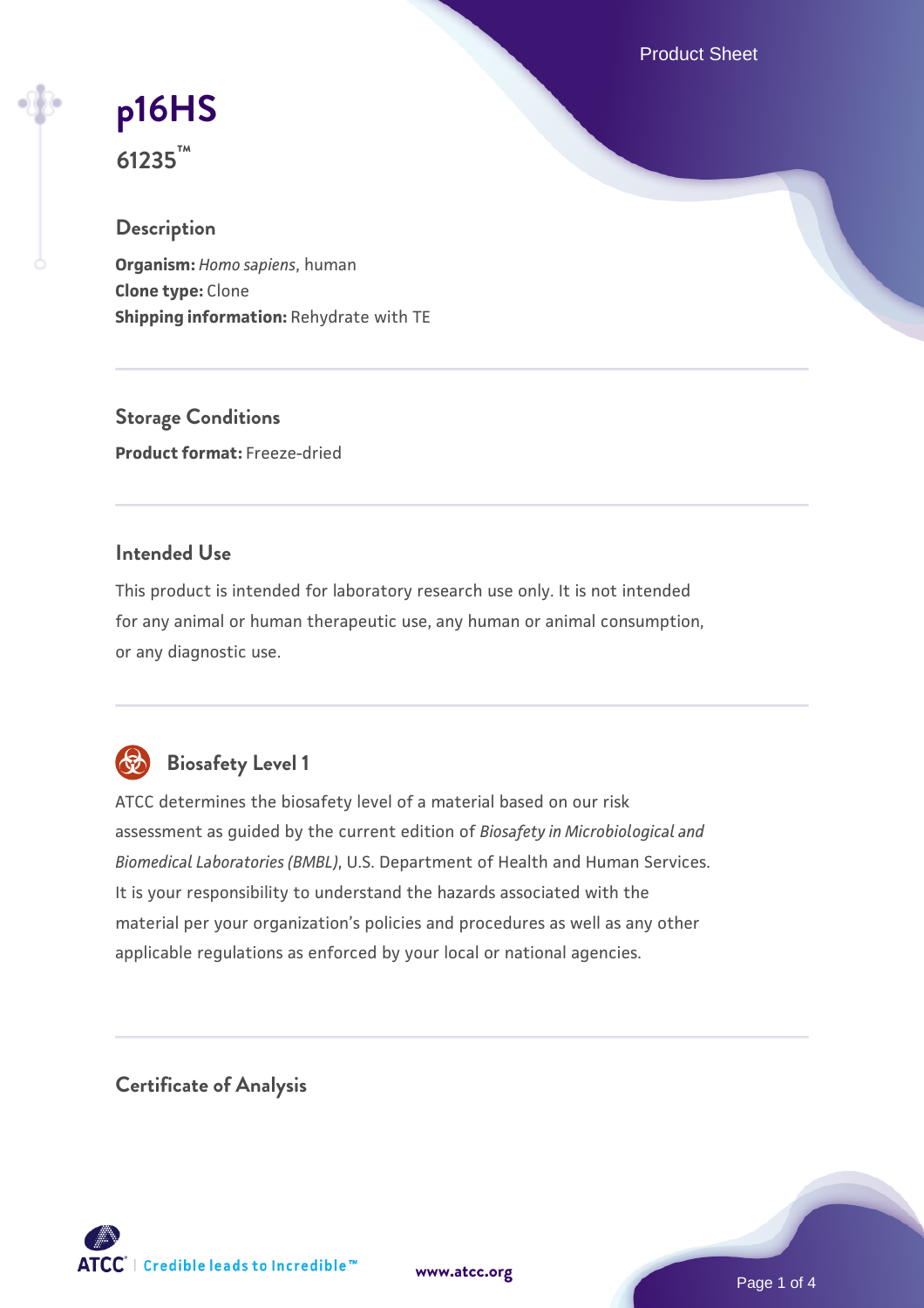# **61235**

For batch-specific test results, refer to the applicable certificate of analysis that can be found at www.atcc.org.

**Insert Information**

**Insert size (kb):** 1 **Type of DNA:** genomic **Gene product:** T cell receptor, gamma, joining segment JP1 [TCRGJP1]

**Vector Information Construct size (kb):** 3.700000047683716

#### **Material Citation**

If use of this material results in a scientific publication, please cite the material in the following manner: p16HS (ATCC 61235)

#### **References**

References and other information relating to this material are available at www.atcc.org.

#### **Warranty**

The product is provided 'AS IS' and the viability of ATCC® products is warranted for 30 days from the date of shipment, provided that the customer has stored and handled the product according to the information included on the product information sheet, website, and Certificate of Analysis. For living cultures, ATCC lists the media formulation and reagents

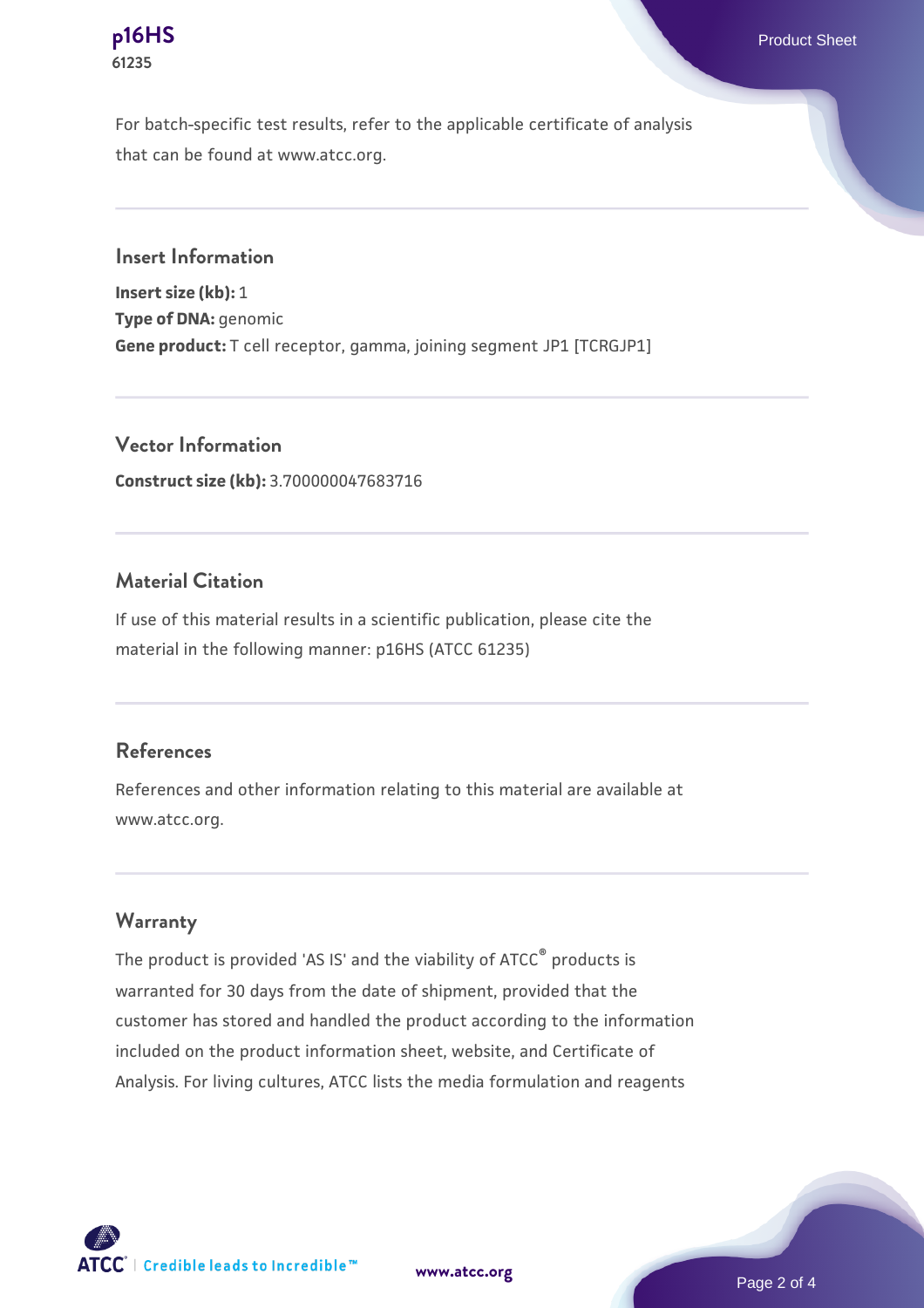that have been found to be effective for the product. While other unspecified media and reagents may also produce satisfactory results, a change in the ATCC and/or depositor-recommended protocols may affect the recovery, growth, and/or function of the product. If an alternative medium formulation or reagent is used, the ATCC warranty for viability is no longer valid. Except as expressly set forth herein, no other warranties of any kind are provided, express or implied, including, but not limited to, any implied warranties of merchantability, fitness for a particular purpose, manufacture according to cGMP standards, typicality, safety, accuracy, and/or noninfringement.

#### **Disclaimers**

This product is intended for laboratory research use only. It is not intended for any animal or human therapeutic use, any human or animal consumption, or any diagnostic use. Any proposed commercial use is prohibited without a license from ATCC.

While ATCC uses reasonable efforts to include accurate and up-to-date information on this product sheet, ATCC makes no warranties or representations as to its accuracy. Citations from scientific literature and patents are provided for informational purposes only. ATCC does not warrant that such information has been confirmed to be accurate or complete and the customer bears the sole responsibility of confirming the accuracy and completeness of any such information.

This product is sent on the condition that the customer is responsible for and assumes all risk and responsibility in connection with the receipt, handling, storage, disposal, and use of the ATCC product including without limitation taking all appropriate safety and handling precautions to minimize health or environmental risk. As a condition of receiving the material, the customer agrees that any activity undertaken with the ATCC product and any progeny or modifications will be conducted in compliance with all applicable laws, regulations, and guidelines. This product is provided 'AS IS' with no representations or warranties whatsoever except as expressly set forth